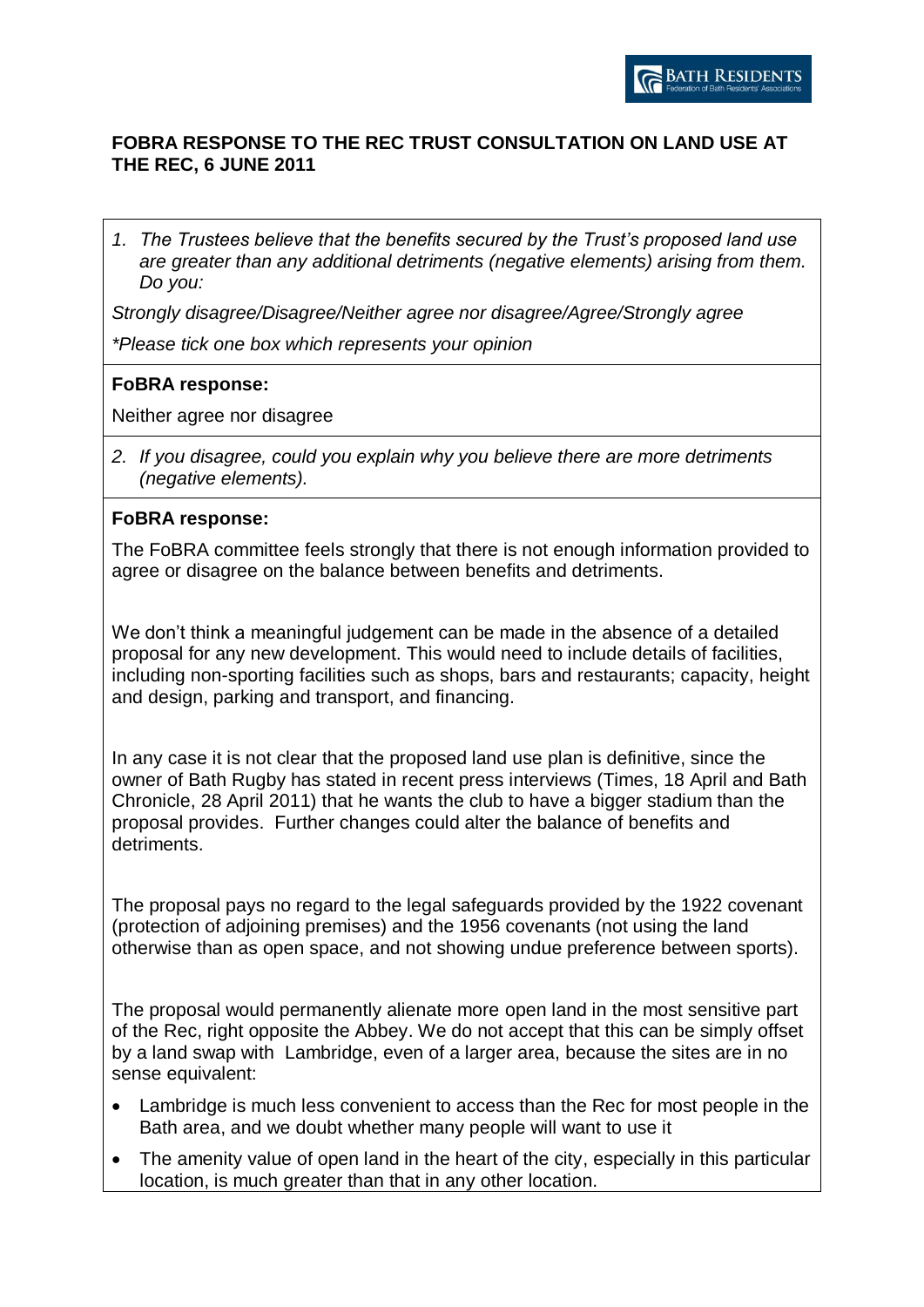The consultation appears intended to close off other locations for a new stadium and Leisure Centre, such as the present Homebase site or other locations on Bath Western Riverside.

The current proposal misses the opportunity to modernise the Leisure Centre, which is coming towards the end of its useful life. Regularising its continued presence on the Rec is only a first step. The Council recently set aside £10m towards its reprovision, and it is believed that Bath Rugby was also prepared to make a significant contribution. It will be much more difficult to assemble the funds for a new Leisure Centre if this is handled later as a stand-alone project.

The current proposal also misses the opportunity to redevelop the current facilities on a less sensitive area of the Rec. The current stadium is in a very prominent position, right opposite the Abbey, and expanded facilities on this site are bound to be visually intrusive. It is not enough to say that any issues will be dealt with through the planning process, when it is clear that a better solution in land use terms would be to move the stadium downriver towards North Parade Bridge, and to incorporate the present Leisure Centre and Pavilion buildings. That would facilitate a more efficient use of land, remove several unattractive structures, and minimise visual detriment.

Development at the Rec or at Lambridge (if a land swap goes ahead) could exacerbate traffic problems in Bath, notably congestion in the city centre, and the NO<sub>2</sub> level at Lambridge which is twice the legal limit. It needs to be made a precondition of any development at either site that there be a sustainable travel plan based on alternatives to the private car.

FoBRA is concerned about the legitimacy of this consultation, since there is no way of distinguishing local respondents from those at a distance. As the Rec was originally conveyed to the Mayor, Aldermen and Citizens of the City of Bath, we believe the consultation should be targeted at local people. Despite this, we note that Bath Rugby says *'we need as many supporters and followers of the Club as possible to take part'* and that the Real Friends of the Rec are asking members to **'** *support our '10x Initiative'....as well as responding to the consultation yourself, get 10 of your family, friends, neighbours, work colleagues etc. to respond to the consultation, and in turn ask them to get 10 more people to respond'.* These efforts seem designed to get people to respond whether or not they are local to Bath. We have no objection to a wide range of respondents, but we believe that the responses of locals should be separately identifiable, so that their concerns can be distinguished and addressed.